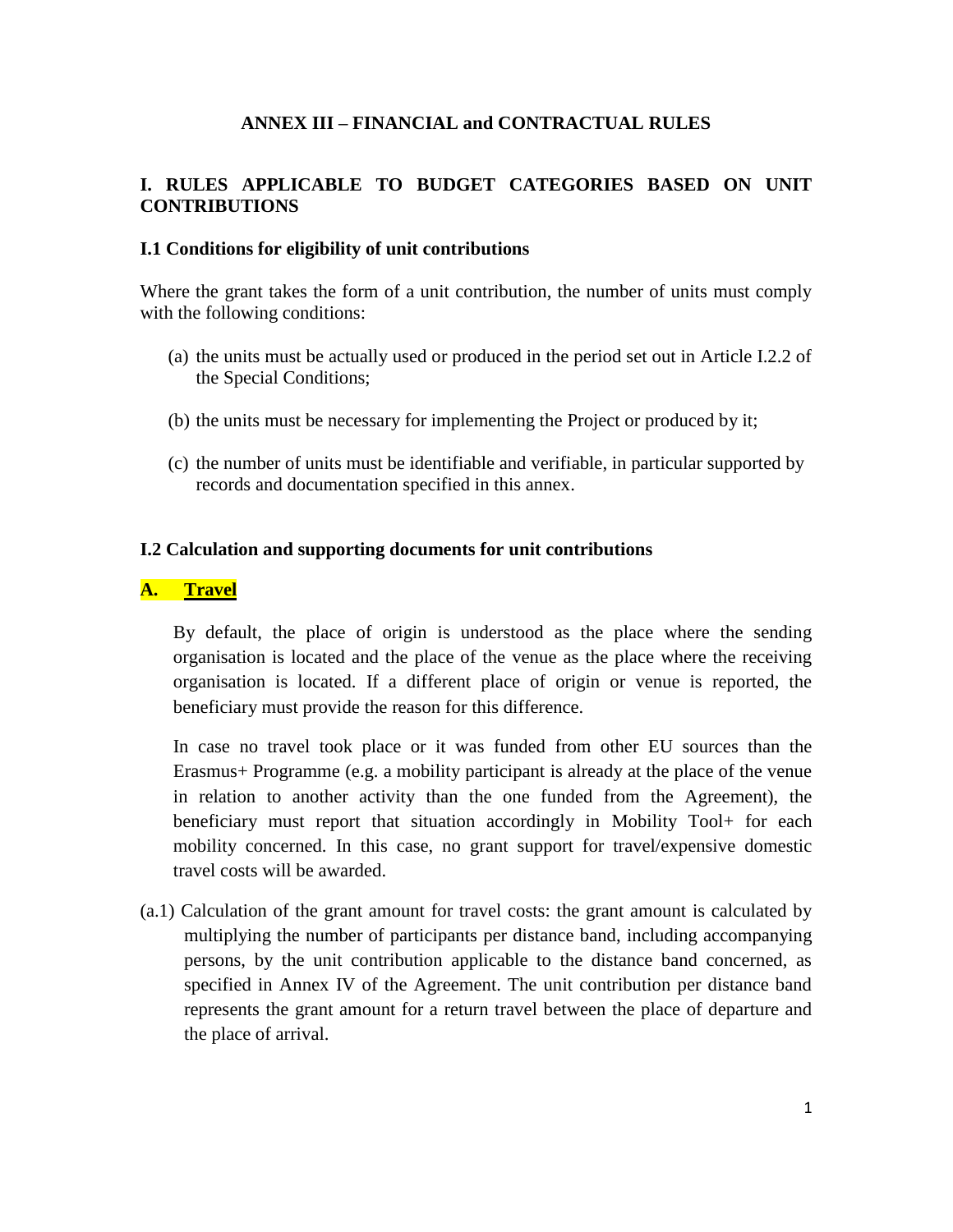For the establishment of the distance band applicable, the beneficiaries must indicate the distance of a one-way travel using the on-line distance calculator available on the Commission's website at:

[http://ec.europa.eu/programmes/erasmus-plus/tools/distance\\_en.htm.](http://ec.europa.eu/programmes/erasmus-plus/tools/distance_en.htm)

The beneficiaries will calculate in Mobility Tool+ the grant amounts for travel based on the applicable unit contribution rates.

- (a.2) Calculation of the grant amount for top-up for expensive domestic travel costs: the grant amount is calculated by multiplying the number of expensive domestic return trips undertaken by the participants, including accompanying persons, by the unit contribution applicable to the "top-up for expensive domestic travel costs", as specified in Annex IV of the Agreement. The top-up for expensive domestic travel may be requested only for travel itineraries within Programme Countries.
- (b) Triggering event: the event that conditions the entitlement to the grant is that the participant has actually undertaken the activity.

The eligibility of the grant for the top-up for expensive domestic travel will be conditional on the National Agency accepting the justification provided. The National Agency must make the assessment of the justification based on the information provided by the beneficiaries and on publicly available information relating to the same travel route. The eligibility must be established based on typical price for the route and the period in which the travel was undertaken.

- (c) Supporting documents:
	- For travel taking place between the place where one of the participating organisations is located and the venue of the activity: proof of attendance of the activity abroad in the form of a declaration signed by the participant and receiving organisation specifying the place and start and end date of the activity, as well as the name of the participant;
	- In exceptional case of travel from a place different than that where one of the participating organisations is located and/or travel to a place different than that where the activity is taking place which leads to a change of distance band, the actual travel itinerary must be supported with travel tickets or other invoices specifying the place of departure and the place of arrival. In duly justified exceptional cases when the third party evidence cannot be provided, the participant and the receiving organisation can sign a declaration specifying the place of departure and the place of arrival, as well as the name of the participant.
- (d) Reporting: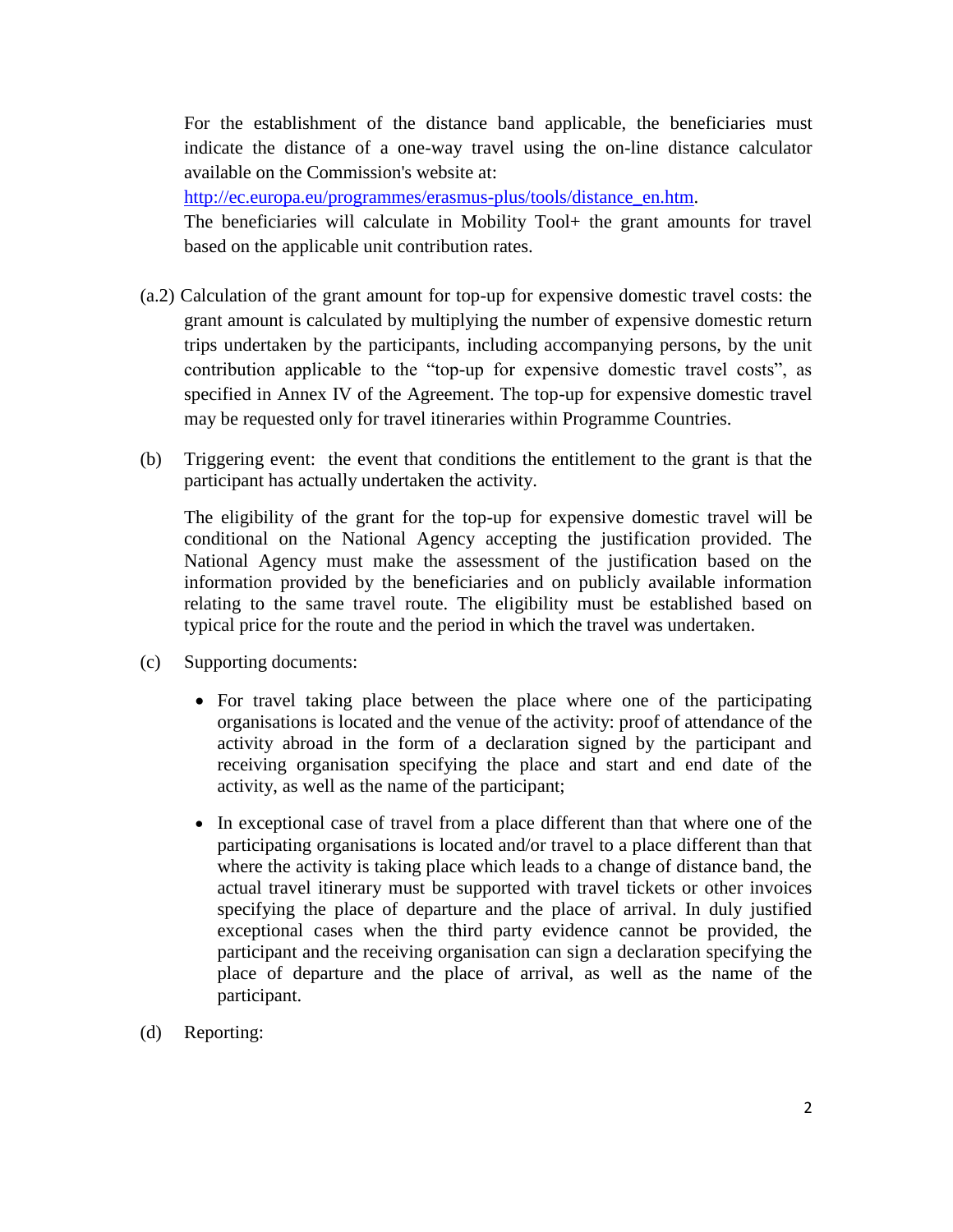If domestic travel top-up has been requested, the coordinator must provide a description of the actual itinerary and a justification explaining why a more economical route could not have been taken. The itinerary followed may not be justified based on convenience, unless an alternative route would require more than one travel day to reach the final destination or return to the place of origin.

#### **B. Organisational support**

- (a) Calculation of the grant amount: the grant amount is calculated by multiplying the number of days per participant by the unit contribution applicable per day for the receiving country concerned as specified in Annex IV of the Agreement. One travel day before the activity and one travel day following the activity can be included for the calculation of the organisational support if relevant.
- (b) Triggering event: the event that conditions the entitlement to the grant is that the participant has actually attended the structured dialogue meeting for the specified period.
- (c) Supporting documents:

Proofs of attendance of the structured dialogue meeting in the form of a declaration signed by the participant and the receiving organisation specifying the place and start and end date of the activity, as well as the name of the participant.

(d) Reporting:

The beneficiaries must report in Mobility Tool+ on all mobilities realised under the project.

## **II. RULES APPLICABLE FOR THE BUDGET CATEGORIES BASED ON REIMBURSEMENT OF ACTUAL INCURRED COSTS**

#### **II.1. Conditions for the reimbursement of actual costs**

Where the grant takes the form of a reimbursement of actual costs, the following conditions must apply:

- (a) they are incurred by the beneficiaries;
- (b) they are incurred in the period set out in Article I.2.2.;
- (c) they are indicated in the estimated budget set out in Annex II or eligible following budget transfers in accordance with Article I.3.3;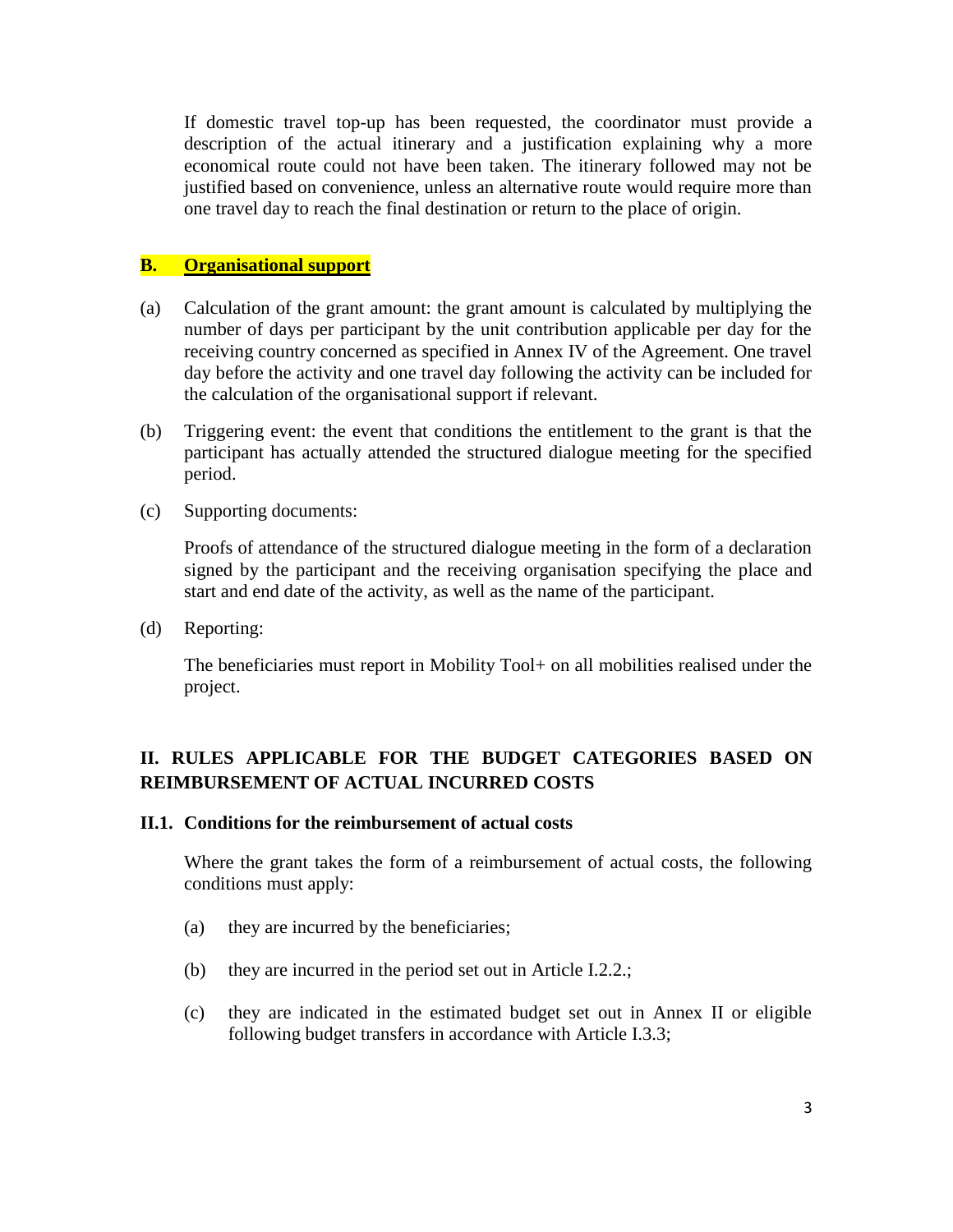- (d) they are incurred in connection with the Project as described in Annex II and are necessary for its implementation;
- (e) they are identifiable and verifiable, in particular are recorded in the beneficiary's accounting records and determined according to the applicable accounting standards of the country where the beneficiary is established and with the beneficiary's usual cost accounting practices;
- (f) they comply with the requirements of applicable tax and social legislation;
- (g) they are reasonable, justified, and comply with the principle of sound financial management, in particular regarding economy and efficiency;
- (h) they are not covered by a unit contribution as specified in Section I of this Annex.

#### **II.2. Calculation of actual cost**

#### **A. Special needs support**

- (a) Calculation of the grant amount: the grant is a reimbursement of 100% of the eligible costs actually incurred.
- (b) Eligible costs: costs directly related to participants with disabilities and accompanying persons (including costs related to travel and subsistence, if justified and as long as a grant for these participants is not requested through budget categories "travel" and "organisational support") and that are additional to costs supported by a unit contribution as specified in Section I of this Annex.
- (c) Supporting documents: proof of payment of the actual costs incurred on the basis of invoices specifying the name and address of the body issuing the invoice, the amount and currency, and the date of the invoice.
- (d) Reporting:
	- The coordinator must report in Mobility Tool + whether additional grant for special needs support was used for any of the participants with special needs and/or accompanying person;
	- In such case, the coordinator must report in Mobility Tool+ the type of additional expenses as well as the real amount of related costs incurred.

#### **B. Exceptional costs**

(a) Calculation of the grant amount: the grant is a reimbursement of 75% for a financial guarantee, for costs connected to (online) consultations and opinion polls of young people and for dissemination activities, of 80% of the eligible costs for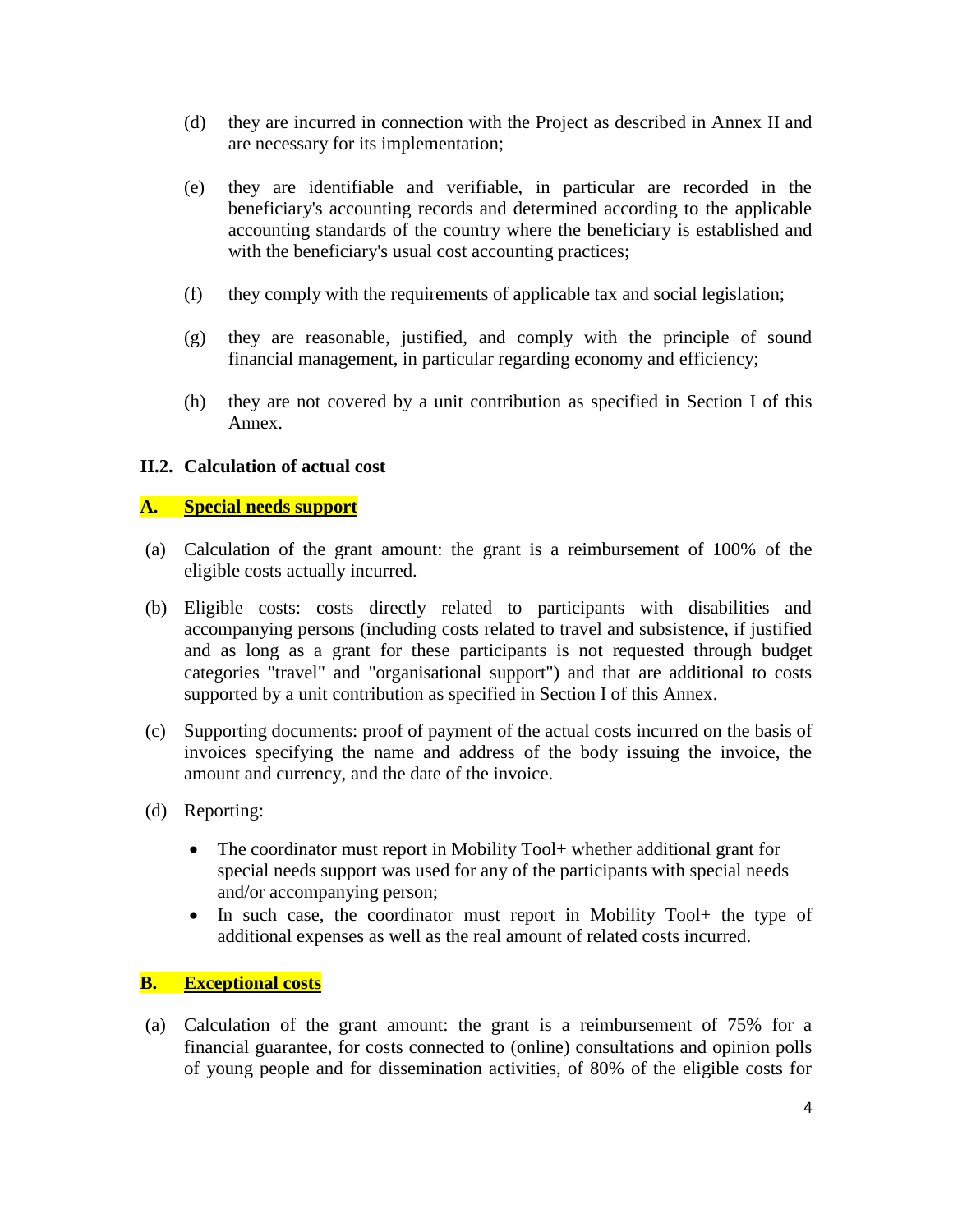expensive travel costs of participants travelling from/to outermost regions and OCTs and of 100% of the eligible costs actually incurred for the additional costs directly related to participants with fewer opportunities and for costs related to visas, residence permits, vaccinations.

- (b) Eligible costs:
	- Costs relating to a financial guarantee lodged by the beneficiary where such guarantee is required by the NA, as specified in Article I.4.2;
	- Costs connected to (online) consultations and opinion polls of young people if necessary for the Project;
	- Costs connected to dissemination and exploitation of results;
	- Costs of travel for participants travelling from/to outermost regions and OCTs for which the standard funding rule does not cover at least 70% of the eligible costs;
	- Costs to support the participation of young people with fewer opportunities (excluding costs for travel and organisational support for participants and accompanying persons);
	- Costs related to visa, residence permits and vaccinations of participants in mobility activities abroad.
- (c) Supporting documents:
	- In the case of a financial guarantee: proof of the cost the financial guarantee issued by the body providing the guarantee to the beneficiary, specifying the name and address of the body issuing the financial guarantee, the amount and currency of the cost of the guarantee, and providing the date and signature of the legal representative of the body issuing the guarantee;
	- In the case of costs connected to (online) consultations and opinion polls of young people: proof of payment of the costs incurred on the basis of an invoice specifying the name and address of the body issuing the invoice, the amount and currency, and the date of the invoice;
	- In case of costs connected to dissemination and exploitation of results: proof of payment of the costs incurred on the basis of an invoice specifying the name and address of the body issuing the invoice, the amount and currency, and the date of the invoice;
	- In the case of the costs for travel for participants travelling from/to outermost regions and OCTs, proof of payment of the related costs on the basis of invoices specifying the name and address of the body issuing the invoice, the amount and currency, and the date of the invoice;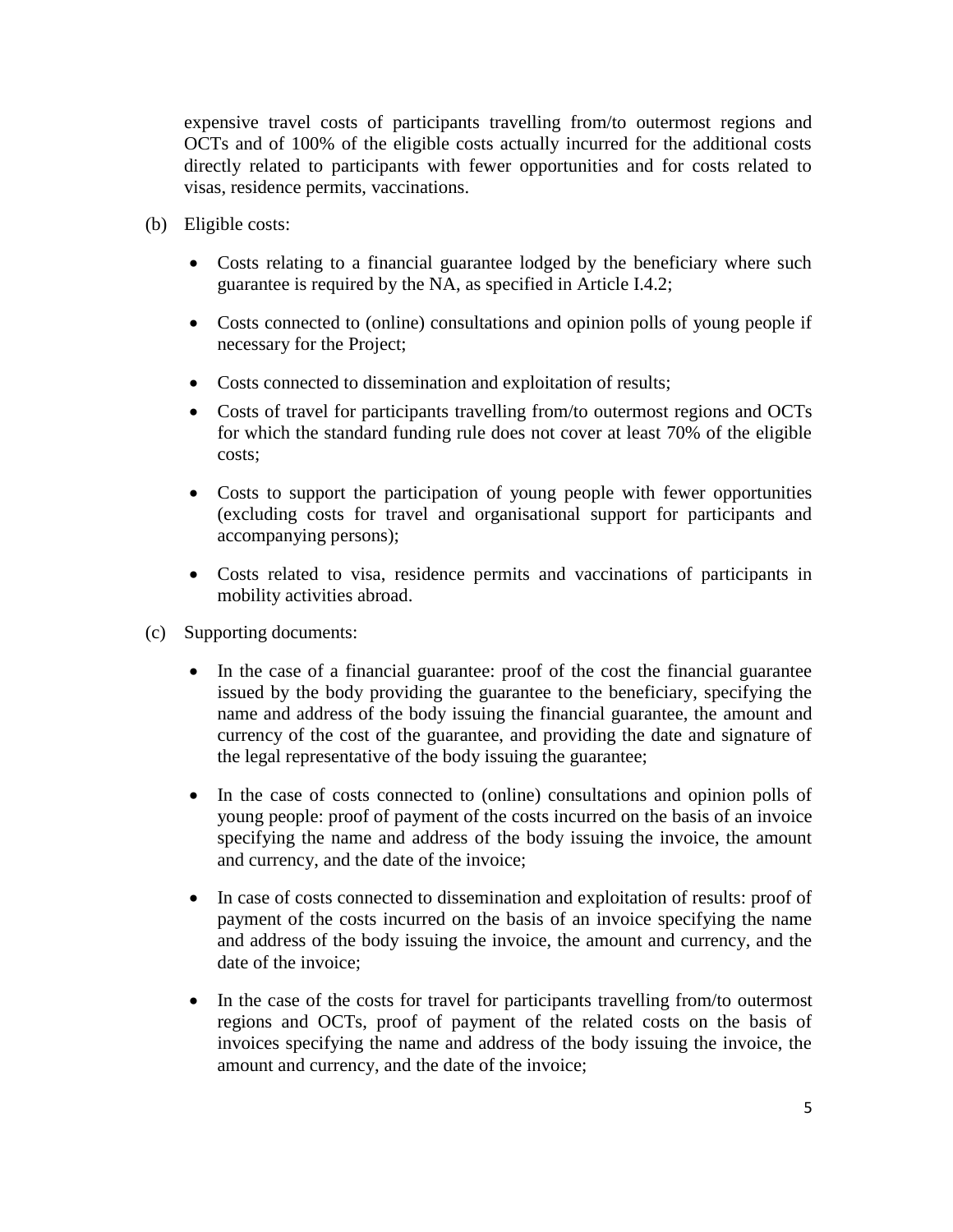- In the case of costs to support the participation of young people with fewer opportunities: proof of payment of the related costs on the basis of invoices specifying the name and address of the body issuing the invoice, the amount and currency, and the date of the invoice;
- In the case of costs related to visa, residence permits and vaccinations: proof of payment on the basis of invoices specifying the name and address of the body issuing the invoice, the amount and currency, and the date of the invoice.
- (d) Reporting:
	- The coordinator must report in Mobility Tool+ whether exceptional costs were incurred.
	- In such case, the coordinator must report in Mobility Tool+ the type of additional expenses as well as the real amount of related costs incurred.]

### **III. CONDITIONS OF ELIGIBILITY OF PROJECT ACTIVITIES**

- a) The beneficiaries must ensure that the activities of the project for which grant support was awarded are eligible in accordance with the rules set out in the Erasmus+ Programme Guide for each Key Action and each field.
- b) Activities undertaken that are not compliant with the rules set out in the Erasmus+ Programme Guide as complemented by the rules set out in this Annex must be declared ineligible by the NA and the grant amounts corresponding to the activities concerned must be reimbursed in full. The reimbursement must cover all budget categories for which a grant was awarded in relation to the activity that is declared ineligible.
- **c)** The eligible minimum duration of mobility activities specified in the Programme Guide is the minimum duration of the activity excluding time for travel.

# **IV. RULES AND CONDITIONS FOR GRANT REDUCTION FOR POOR, PARTIAL OR LATE IMPLEMENTATION**

- Poor, partial or late implementation of the Project may be established by the NA on the basis of the final report submitted by the coordinator.
- The NA may consider also information received from any other relevant source, proving that the Project is not implemented in accordance with the contractual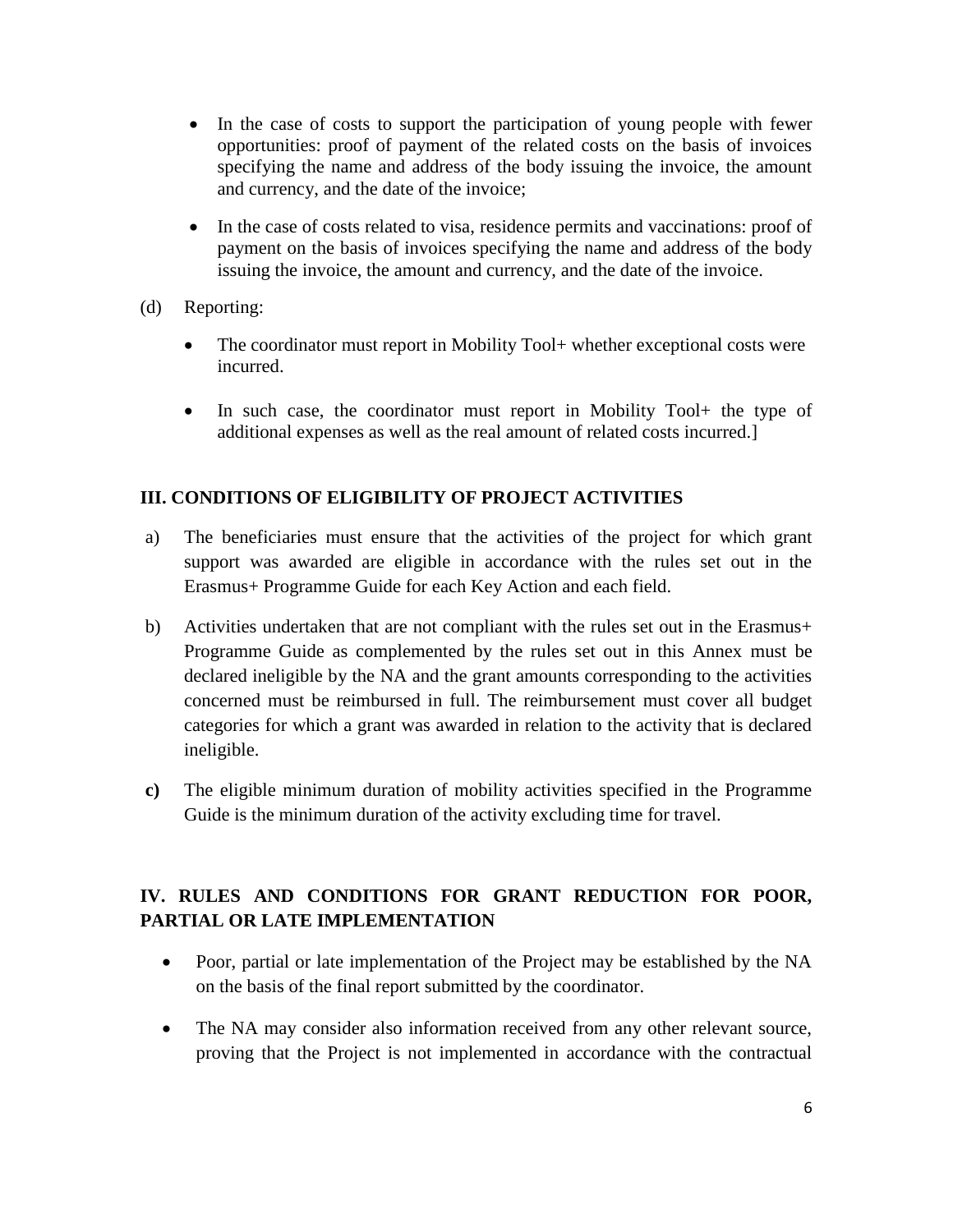provisions. Other sources of information may include monitoring visits, desk checks or on the spot checks undertaken by the NA.

- The final report will be assessed on the basis of quality criteria and scored on a total of maximum 100 points. If the final report scores below 50 points in total, the NA may reduce the final grant amount for organisational support on the basis of poor, partial or late implementation of the Project even if all activities reported were eligible and actually took place.
- The final report will be assessed, using a common set of quality criteria focusing on:
	- The extent to which the Project was implemented in line with the approved grant application
	- The quality of non-formal learning participative methods used and the involvement of young people during all the stages of the Project
	- The impact on participants and participating organisations
	- The quality of the practical arrangements, management and support modalities
	- The quality and scope of the dissemination activities undertaken
- A grant reduction based on poor, partial or late implementation may be applied to the total final amount of eligible expenses for organisational support and may be of:
	- 25% if the final report scores at least 40 points and below 50 points;
	- 50% if the final report scores at least 25 points and below 40 points;
	- 75% if the final report scores below 25 points.

# **V. GRANT MODIFICATIONS (NOT APPLICABLE)**

# **VI. CHECKS OF GRANT BENEFICIARIES AND PROVISION OF SUPPORTING DOCUMENTS**

In accordance with Article II.27 of Annex I of the Agreement, the beneficiaries may be subject to checks and audits in relation to the Agreement. Checks and audits aim at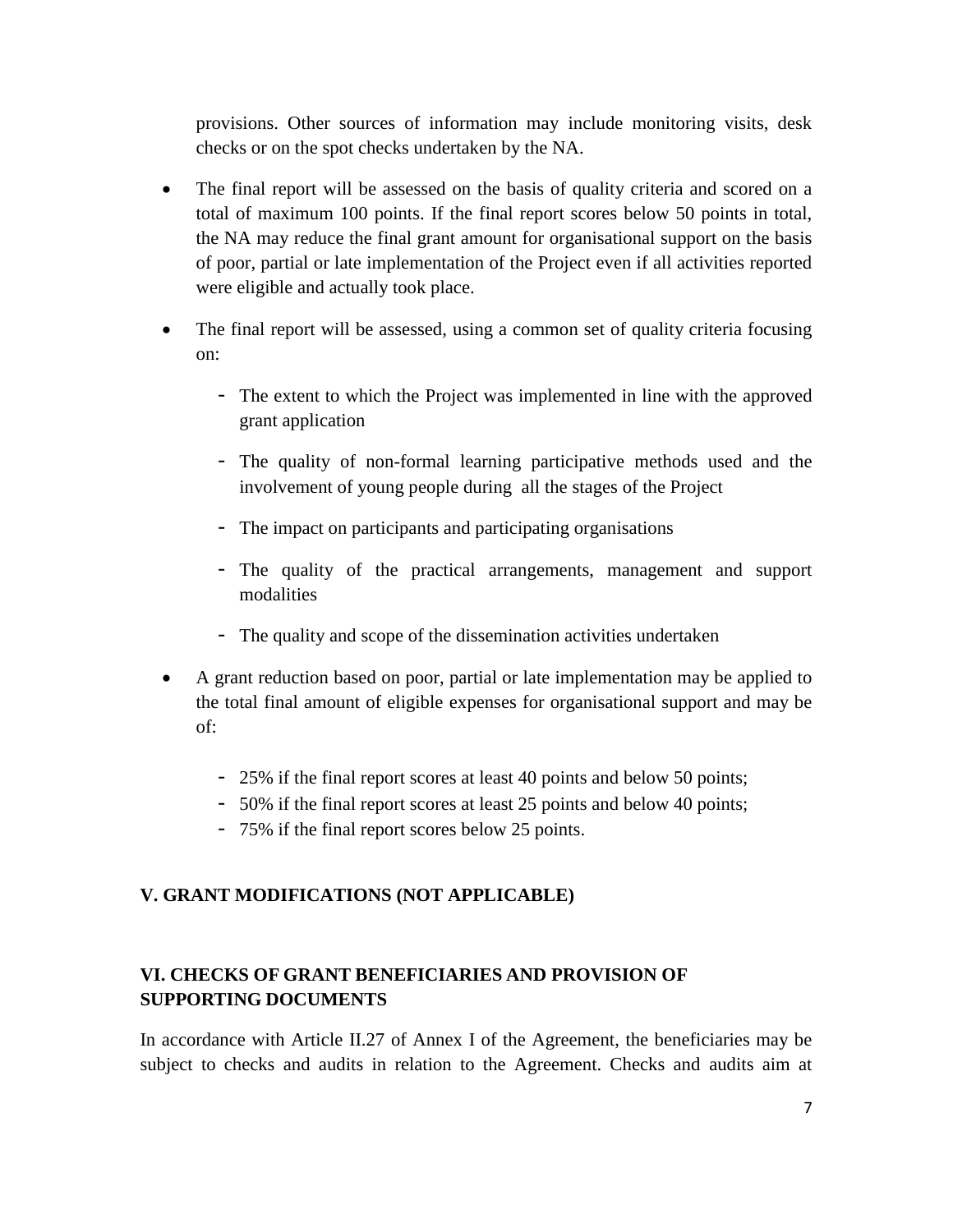verifying whether the beneficiaries managed the grant in respect of the rules set out in the Agreement, in order to establish the final grant amount to which the beneficiaries are entitled.

A final report check must be performed for all projects. In addition, the project may be subject to a further desk check or on-the-spot check if the project Agreement is included in the NA sample required by the European Commission or if the NA selected the Agreement for a targeted check based on its risk assessment.

For final report check and desk check, the coordinator must supply to the NA copies of supporting documents specified in the section I.2 (including supporting documents from the other beneficiaries) to the NA, unless the NA makes a request for originals to be delivered. The NA must return original supporting documents to the beneficiary upon its analysis thereof. If the beneficiary is legally not authorised to send original documents for final report or desk checks, the beneficiary concerned may send a copy of the supporting documents instead.

The beneficiaries must note that for any type of check the NA may additionally request supporting documents or evidence that are typically specified for another type of check.

The different checks must include the following:

### **a) Final report check**

The final report check is undertaken at final report stage at the NA premises in order to establish the final grant amount to which the beneficiaries are entitled.

The coordinator must submit to the National Agency a final report through Mobility Tool+ which will include the following information on grant expenditure:

- Unit contributions consumed for budget categories:
	- Travel
	- Organisational support
- Actual costs incurred for budget category:
	- Special needs support
- Actual costs incurred and supporting documents specified in Section II of this Annex for budget category:
	- Exceptional costs
- **b) Desk check**